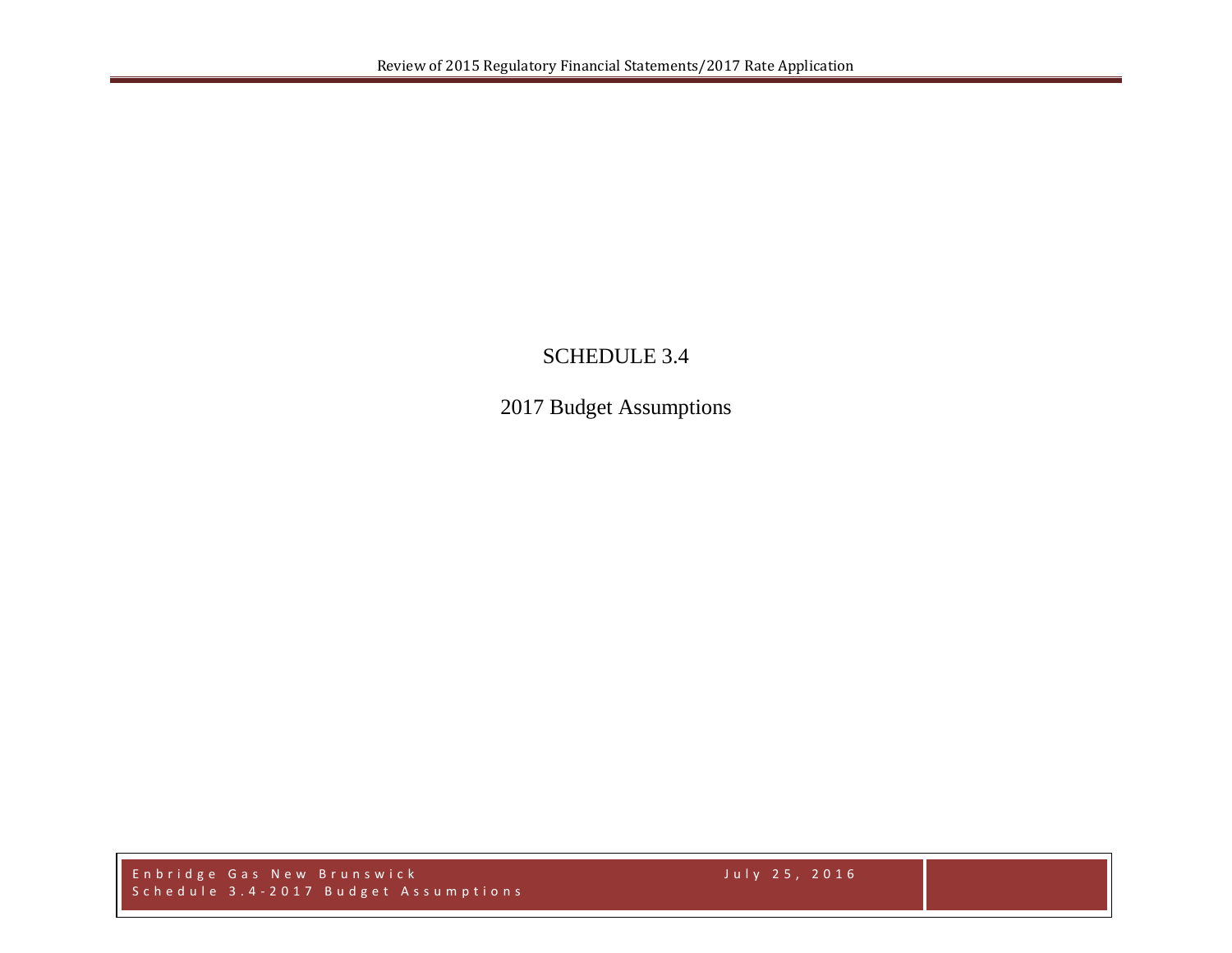## **2017 Budget Assumptions**

The following assumptions were used by EGNB in the development of its 2017 Budget:

|                | 5 Budget Item |                                 | Assumption                                                                                             |  |  |  |  |  |  |  |
|----------------|---------------|---------------------------------|--------------------------------------------------------------------------------------------------------|--|--|--|--|--|--|--|
|                |               | 6 Major Assumptions             |                                                                                                        |  |  |  |  |  |  |  |
| $\overline{7}$ |               | Cost of Capital                 | ROE of 10.9%, as approved by the Board in Cost of Capital proceeding (NBEUB 2010-003)                  |  |  |  |  |  |  |  |
| 8              |               |                                 | 55/45 debt/equity ratio.                                                                               |  |  |  |  |  |  |  |
| 9              |               |                                 | Cost of debt maintained at Enbridge Inc. cost of borrowing plus 1%.                                    |  |  |  |  |  |  |  |
| 10             |               | Inflation                       | Cost of living increase of 2.0% applied to salaries only.                                              |  |  |  |  |  |  |  |
| 11             |               | Property, Plant & Equipment     |                                                                                                        |  |  |  |  |  |  |  |
| 12             |               | Computer Hardware               | Detailed review of requirements, scheduled replacements and upgrades.                                  |  |  |  |  |  |  |  |
| 13             |               | Computer Software               | Detailed review of requirements and upgrades.                                                          |  |  |  |  |  |  |  |
| 14             |               | Tools and Work Equipment        | Detailed review of requirements, scheduled replacements and improvements.                              |  |  |  |  |  |  |  |
| 15             |               | Office Furniture and Equipment  | Detailed review of requirements and scheduled equipment replacements.                                  |  |  |  |  |  |  |  |
| 16             |               | <b>Transportation Equipment</b> | Detailed review of requirements and scheduled replacements.                                            |  |  |  |  |  |  |  |
| 17             |               | Communications Equipment        | Detailed review of requirements and scheduled replacements.                                            |  |  |  |  |  |  |  |
| 18             |               | Leasehold Improvements          | Detailed review of requirements, scheduled replacements and improvements.                              |  |  |  |  |  |  |  |
| 19             |               | Land                            | No incremental land acquisitions.                                                                      |  |  |  |  |  |  |  |
| 20             |               | <b>Distribution Mains</b>       | Based on anticipated new mains to support attachments not on main in the communities currently served. |  |  |  |  |  |  |  |
| 21             |               |                                 | at forecast costs, with allowance for main relocations and sewer conflict resolution.                  |  |  |  |  |  |  |  |
| 22             |               |                                 | In-house construction model with EGNB crews and local contractors.                                     |  |  |  |  |  |  |  |
| 23             |               | <b>Street Services</b>          | Based on anticipated attachments at forecast unit rates.                                               |  |  |  |  |  |  |  |
| 24             |               | Meters and Regulators           | Based on anticipated attachments at forecast unit rates.                                               |  |  |  |  |  |  |  |
| 25             |               | <b>Stations</b>                 | Based on historic station costs and anticipated station(s).                                            |  |  |  |  |  |  |  |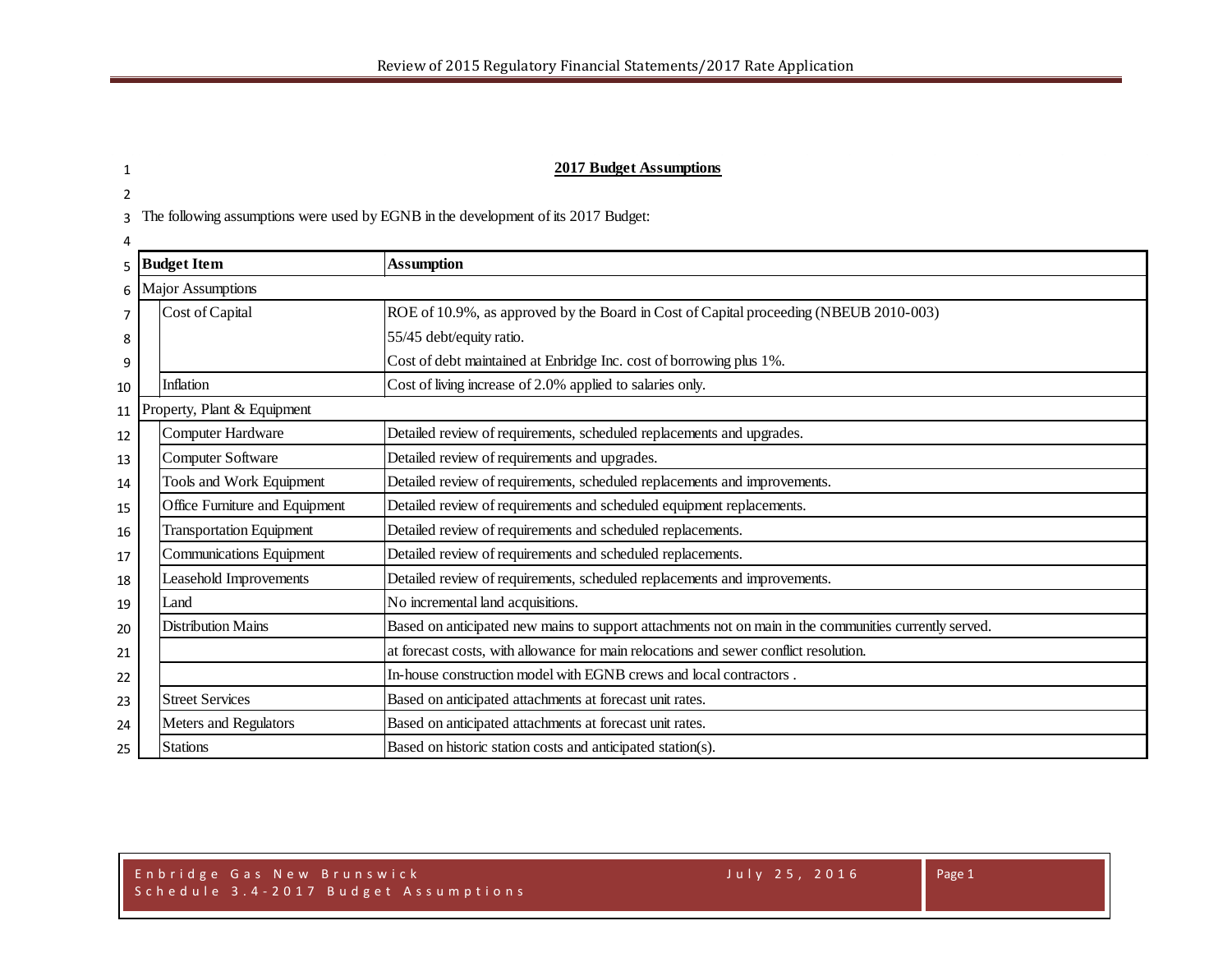|                                | 1 Budget Item             |                                      | <b>Assumption</b>                                                                                                   |  |  |  |  |  |  |  |
|--------------------------------|---------------------------|--------------------------------------|---------------------------------------------------------------------------------------------------------------------|--|--|--|--|--|--|--|
| 2                              |                           | <b>Accumulated Amortization</b>      | Based on Board approved amortization rates.                                                                         |  |  |  |  |  |  |  |
| 3                              |                           | Net Book Value                       | Cost less Accumulated Amortization.                                                                                 |  |  |  |  |  |  |  |
| 4                              |                           | <b>Construction Work in Progress</b> | There will be the same value of work in progress open at the end of 2017 as there was at the beginning              |  |  |  |  |  |  |  |
| 5                              |                           |                                      | of 2017.                                                                                                            |  |  |  |  |  |  |  |
|                                |                           | 6 Deferred Charges                   |                                                                                                                     |  |  |  |  |  |  |  |
| $\overline{7}$                 |                           | Deferred Development Costs - Net     | Deferred Development Costs less amortization at Board approved rate. Intangible software has been reclassified      |  |  |  |  |  |  |  |
| 8                              |                           |                                      | from Property, Plant and Equipment to Deferred Costs.                                                               |  |  |  |  |  |  |  |
| 9                              |                           | Development O&M                      | There are no new forecast additions to Development O&M in 2017. Net change to Development O&M                       |  |  |  |  |  |  |  |
| 10                             |                           | Capitalized Costs - Net              | resulting from amortization at Board approved rate.                                                                 |  |  |  |  |  |  |  |
| 11                             |                           | <b>Regulatory Deferral</b>           | 2015 Actual Year End balance which EGNB is seeking approval from the Board. The Regulatory Deferral                 |  |  |  |  |  |  |  |
| 12                             |                           |                                      | Account has been excluded from rate base for purposes of calculating return in accordance with the 2012             |  |  |  |  |  |  |  |
| 13                             |                           |                                      | legislative changes to the Gas Distribution Act, 1999.                                                              |  |  |  |  |  |  |  |
| 14                             |                           | <b>Short Term Investments</b>        | Maritimes & Northeast Pipeline Firm Service Agreement security deposit remains constant.                            |  |  |  |  |  |  |  |
| 15                             |                           | <b>Non-Ratebase Assets</b>           |                                                                                                                     |  |  |  |  |  |  |  |
| 16                             |                           | Cash, & Short Term                   | Estimated cash requirements based on an assessment of cash flow items.                                              |  |  |  |  |  |  |  |
| 17                             |                           | <b>Investments</b>                   |                                                                                                                     |  |  |  |  |  |  |  |
| 18                             |                           | <b>Accounts Receivable</b>           | 30 days to receive cash for Distribution Revenue, Gas Sales and ABC, monthly forecast data relied upon.             |  |  |  |  |  |  |  |
| 19                             |                           | Inventory                            | No significant changes in level of inventory forecasted.                                                            |  |  |  |  |  |  |  |
| 20                             | Partners Equity           |                                      | Assumed equity levels are forecasted to average approximately 45% for the year.                                     |  |  |  |  |  |  |  |
| 21                             | ong-term Advances from    |                                      | Budget assumes outstanding promissory notes forecasted for the end of 2016 with one retirement and replacement      |  |  |  |  |  |  |  |
| 22                             | Associates and Affiliates |                                      | note in 2017 in the amount of \$5M on March 24th and an early retirement/replacement in July 2016 for December 2017 |  |  |  |  |  |  |  |
| 23                             |                           |                                      | note in amount of \$20M.                                                                                            |  |  |  |  |  |  |  |
| Non-Ratebase Liabilities<br>24 |                           |                                      |                                                                                                                     |  |  |  |  |  |  |  |
| 25                             |                           | <b>Short Term Indebtedness</b>       | No estimated short term borrowing required during 2017 to manage cash flow.                                         |  |  |  |  |  |  |  |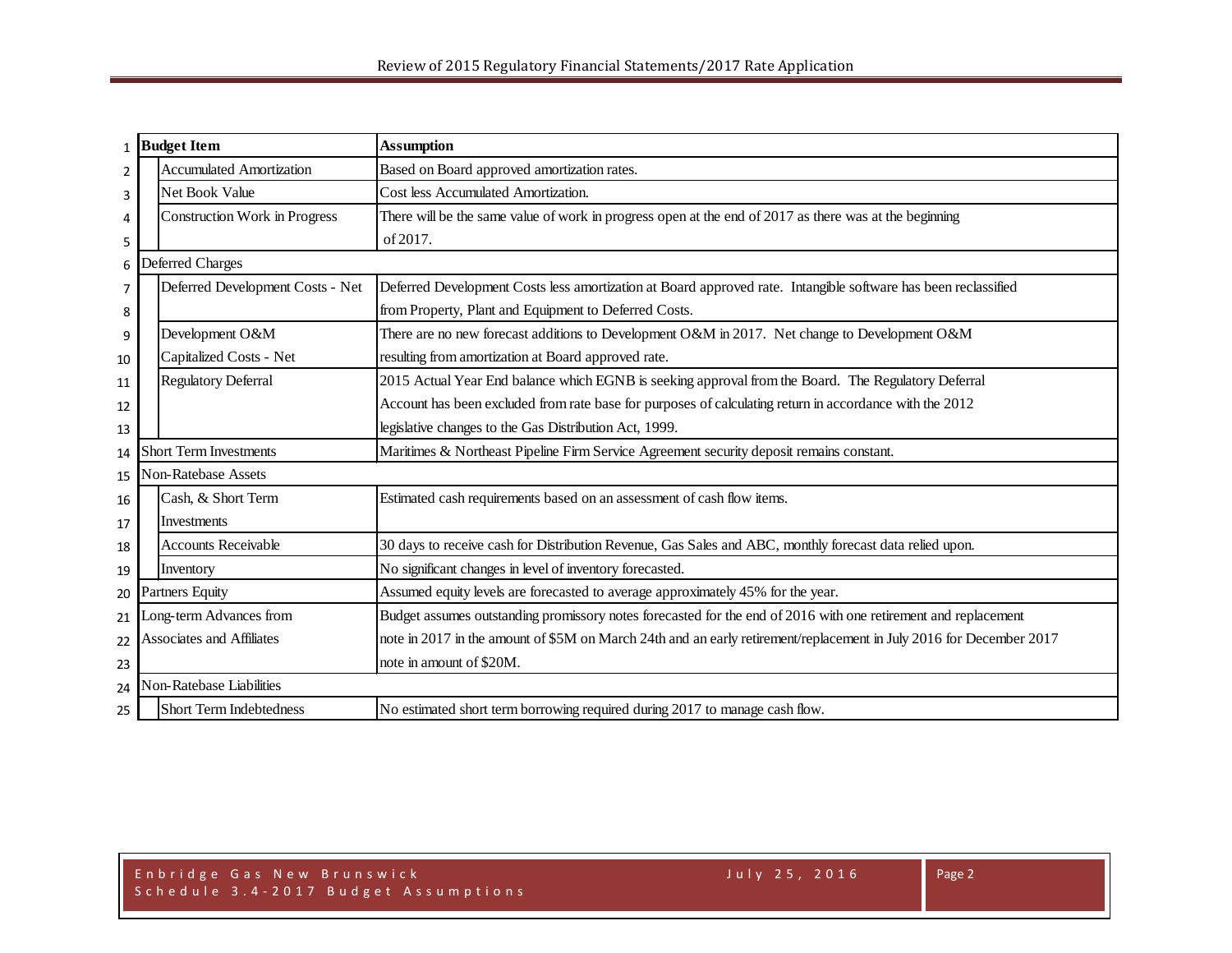|                | <b>Budget Item</b>          | <b>Assumption</b>                                                                                         |
|----------------|-----------------------------|-----------------------------------------------------------------------------------------------------------|
| $\overline{2}$ | <b>Accounts Payable</b>     | 30 days for payment on obligations related to:                                                            |
| 3              |                             | 78% of O&M expenses excluding salary and benefits                                                         |
| 4              |                             | property tax                                                                                              |
| 5              |                             | firm service agreement                                                                                    |
| 6              |                             | natural gas costs                                                                                         |
| 7              |                             | installation and service activities                                                                       |
| 8              |                             | 100% of salary and benefits                                                                               |
| 9              |                             | 60 days for payment on obligations related to:                                                            |
| 10             |                             | 22% of O&M expenses excluding salaries and benefits                                                       |
| 11             |                             | services, meters and stations                                                                             |
| 12             |                             | work in progress from property, plant and equipment                                                       |
| 13             |                             | general plant                                                                                             |
| 14             | Long Term Deferred          | Forecast year-end balance for 2016 assumed to remain constant in 2017.                                    |
| 15             | Post Employment Liabilities |                                                                                                           |
| 16             | Average Rate Base           | Forecast timing of additions for 2017 and the exclusion of the Regulatory Deferral Account as part of the |
| 17             |                             | regulated assets.                                                                                         |
|                | 18 Capital Structure        | Managing of debt/equity ratio to Board approved 55/45 structure during 2017.                              |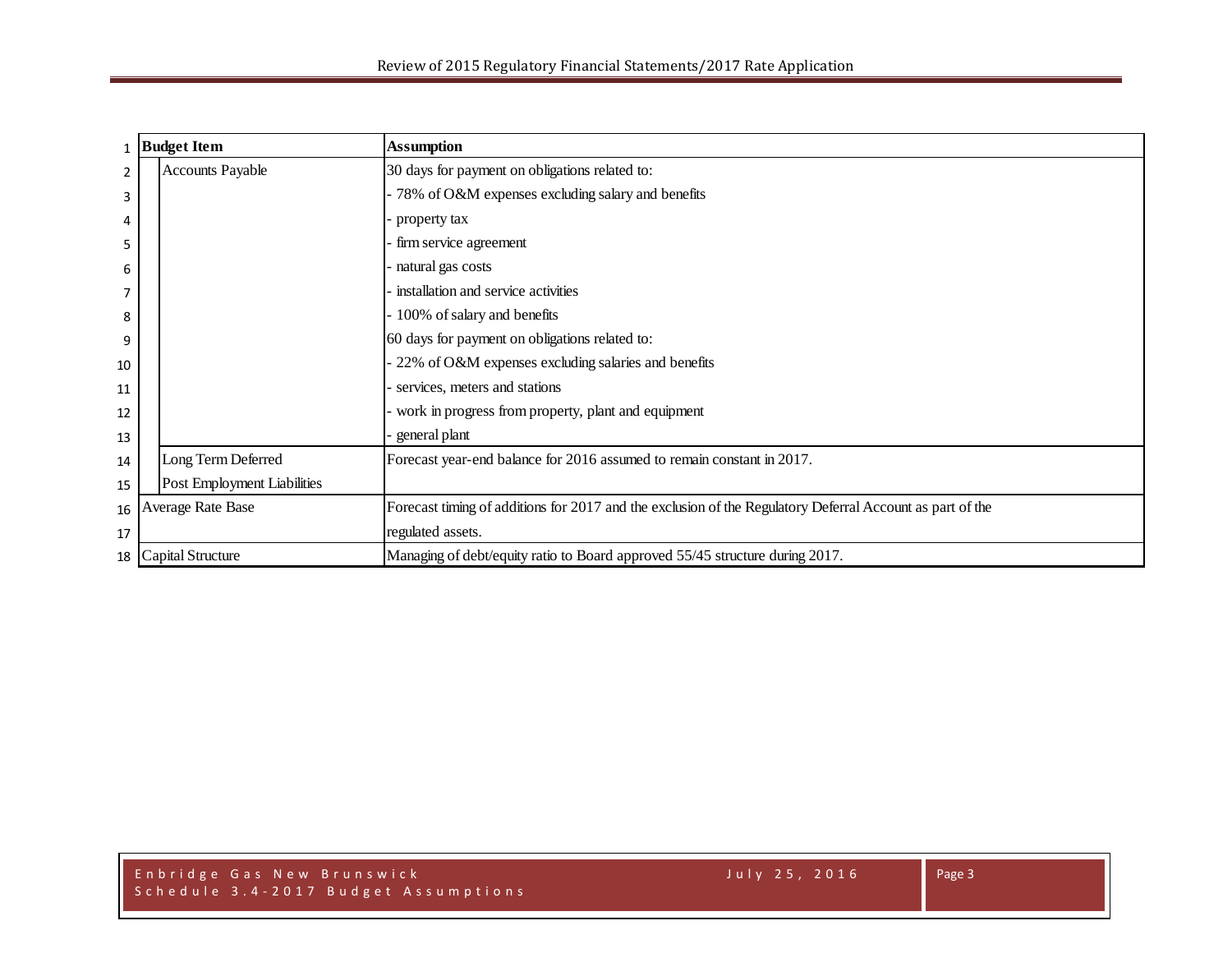| 1  | <b>Budget Item</b>          | <b>Assumption</b>                                                                                              |     |     |                |              |                                        |                |                |      |                |                |                |              |       |
|----|-----------------------------|----------------------------------------------------------------------------------------------------------------|-----|-----|----------------|--------------|----------------------------------------|----------------|----------------|------|----------------|----------------|----------------|--------------|-------|
| 2  | <b>Operating Revenue</b>    |                                                                                                                |     |     |                |              |                                        |                |                |      |                |                |                |              |       |
| 3  | <b>Cumulative Customers</b> | Forecast consists of total forecast customers to the end of 2016 (based on May 2016 actual results and         |     |     |                |              |                                        |                |                |      |                |                |                |              |       |
| 4  |                             | additions/losses forecast for balance of 2016) plus additions forecast minus lost customers forecast for 2017, |     |     |                |              |                                        |                |                |      |                |                |                |              |       |
| 5  |                             | as shown below, based on a review of historic attachment rates and assessment of current market potential.     |     |     |                |              |                                        |                |                |      |                |                |                |              |       |
| 6  |                             |                                                                                                                |     |     |                |              |                                        |                |                |      |                |                |                |              |       |
| 7  |                             |                                                                                                                |     |     |                |              | 2017 Forecast Customer Additions (net) |                |                |      |                |                |                |              |       |
| 8  |                             | <b>Customer Additions (net)</b>                                                                                | Jan | Feb | Mar            | Apr          | May                                    | Jun            | Jul            | Aug  | Sep            | Oct            | Nov            | <b>Dec</b>   | Total |
| 9  |                             | <b>Small General</b>                                                                                           | (3) | 7   | 7              |              | (8)                                    | (8)            | (6)            | (7)  | (6)            | (4)            | (6)            | (7)          | (40)  |
| 10 |                             | Mid General                                                                                                    | 11  | 9   | $\overline{2}$ | (2)          |                                        | 3              | 3              | 5    | $\overline{7}$ | 9              | 8              | 7            | 62    |
| 11 |                             | Large General                                                                                                  |     |     | 1              | $\mathbf 1$  |                                        | $\overline{1}$ | 3              | (1)  | 2              | $\overline{2}$ | (1)            | 1            | 10    |
| 12 |                             | <b>Contract General</b>                                                                                        |     |     |                |              |                                        | $\overline{2}$ |                |      |                |                |                |              | 3     |
| 13 |                             | <b>Industrial Contract General</b>                                                                             |     |     |                |              |                                        |                |                |      |                |                |                |              |       |
| 14 |                             | <b>OPS</b>                                                                                                     |     |     |                |              |                                        |                |                |      |                |                |                |              |       |
| 15 |                             | Total                                                                                                          | 8   | 17  | 10             | $\mathbf{1}$ | (8)                                    | (2)            | $\blacksquare$ | (3)  | 3              | $\overline{7}$ | $\mathbf{1}$   | $\mathbf{1}$ | 35    |
| 16 |                             |                                                                                                                |     |     |                |              |                                        |                |                |      |                |                |                |              |       |
| 17 |                             | <b>New Customers</b>                                                                                           | Jan | Feb | Mar            | Apr          | May                                    | Jun            | Jul            | Aug  | Sep            | Oct            | Nov            | Dec          | Total |
| 18 |                             | Small General                                                                                                  | 5   | 15  | 15             |              |                                        |                |                |      | 2              | 3              | $\overline{2}$ |              | 52    |
| 19 |                             | <b>Mid General</b>                                                                                             | 12  | 10  | 4              |              |                                        | 4              | 5              | 7    | 9              | 10             | 9              | 8            | 79    |
| 20 |                             | Large General                                                                                                  |     |     | 1              |              |                                        | 1              | 3              |      | 2              | $\overline{2}$ |                | -1           | 13    |
| 21 |                             | <b>Contract General</b>                                                                                        |     |     |                |              |                                        |                |                |      |                |                |                |              | 3     |
| 22 |                             | Industrial Contract General                                                                                    |     |     |                |              |                                        |                |                |      |                |                |                |              |       |
| 23 |                             | <b>OPS</b>                                                                                                     |     |     |                |              |                                        |                |                |      |                |                |                |              |       |
| 24 |                             | Total                                                                                                          | 17  | 26  | 20             | 9            | $\overline{2}$                         | $\overline{7}$ | 9              | 8    | 13             | 15             | 11             | 10           | 147   |
| 25 |                             |                                                                                                                |     |     |                |              |                                        |                |                |      |                |                |                |              |       |
| 26 |                             | <b>Lost Customers</b>                                                                                          | Jan | Feb | Mar            | Apr          | May                                    | Jun            | Jul            | Aug  | Sep            | Oct            | Nov            | Dec          | Total |
| 27 |                             | <b>Small General</b>                                                                                           | (8) | (8) | (8)            | (6)          | (8)                                    | (8)            | (7)            | (8)  | (8)            | (7)            | (8)            | (8)          | (92)  |
| 28 |                             | Mid General                                                                                                    | (1) | (1) | (2)            | (2)          | (1)                                    | (1)            | (2)            | (2)  | (2)            | (1)            | (1)            | (1)          | (17)  |
| 29 |                             | Large General                                                                                                  |     |     |                |              | (1)                                    |                |                | (1)  |                |                | (1)            |              | (3)   |
| 30 |                             | <b>Contract General</b>                                                                                        |     |     |                |              |                                        |                |                |      |                |                |                |              |       |
| 31 |                             | <b>Industrial Contract General</b>                                                                             |     |     |                |              |                                        |                |                |      |                |                |                |              |       |
| 32 |                             | <b>OPS</b>                                                                                                     |     |     |                |              |                                        |                |                |      |                |                |                |              |       |
| 33 |                             | Total                                                                                                          | (9) | (9) | (10)           | (8)          | (10)                                   | (9)            | (9)            | (11) | (10)           | (8)            | (10)           | (9)          | (112) |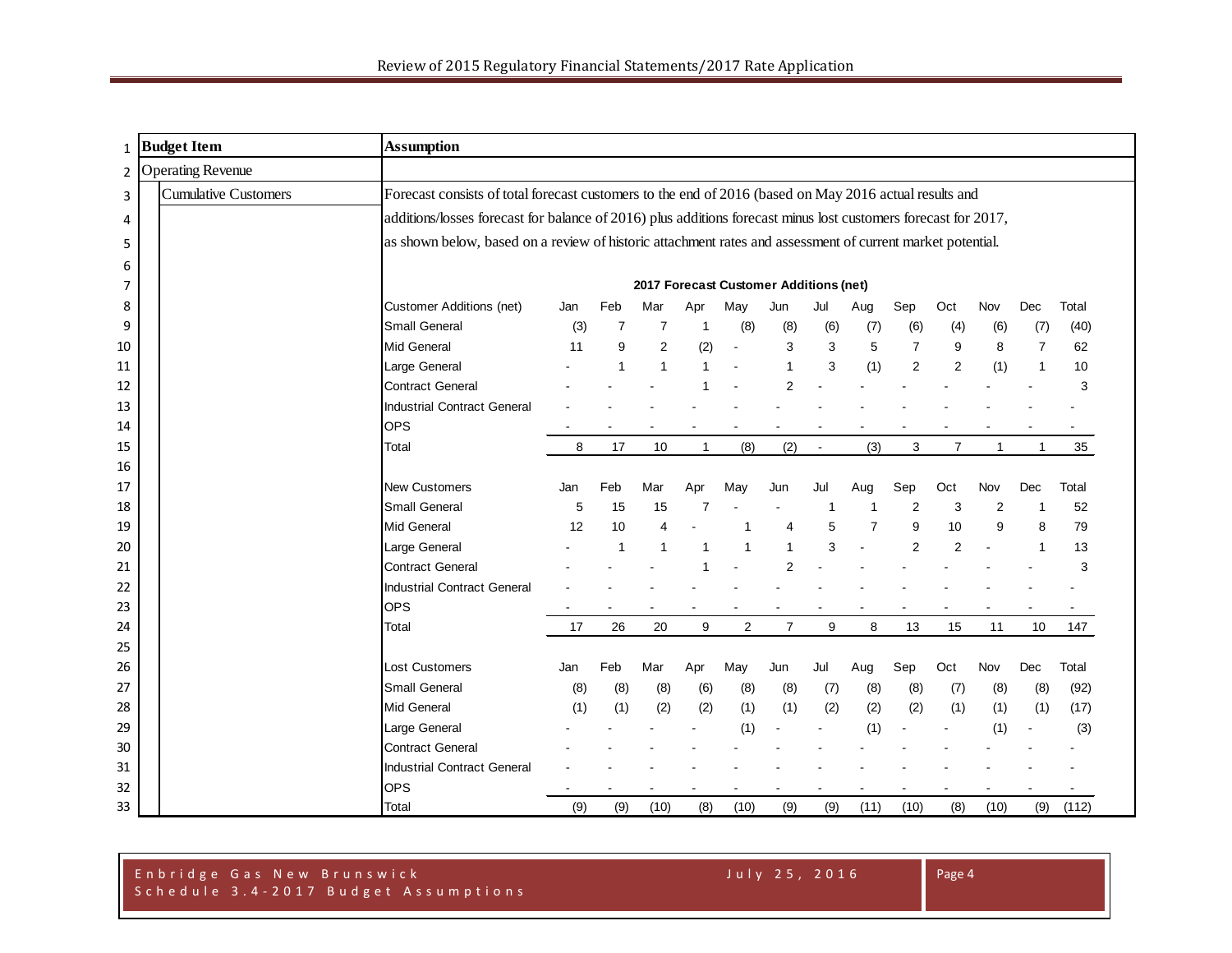| 1              | <b>Budget Item</b> |            | <b>Assumption</b>                                                                                            |
|----------------|--------------------|------------|--------------------------------------------------------------------------------------------------------------|
| $\overline{2}$ |                    |            | Methodology and Underlying Assumptions of the Net Lost Customer Process                                      |
| 3              |                    |            | "Lost Customer": A customer that is no longer consuming gas and has received a final bill.                   |
| 4              |                    |            | 'Recovered Customer'': A "Lost Customer" that has been recovered and is now consuming gas.                   |
| 5              |                    |            | 'Maintained Customer": A customer with no change to their status within the specified period.                |
| 6              |                    |            |                                                                                                              |
| 7              |                    |            | Customer counts by class are reviewed on a monthly basis and are categorized as 1) New Attachment,           |
| 8              |                    |            | 2) Maintained Customers, and 3) Lost Customers net of Recovered Customers.                                   |
| 9              |                    |            |                                                                                                              |
| 10             |                    |            | EGNB accounts for 'Net Lost Customers' in budgets and forecasts, by adding together the Lost Customer        |
| 11             |                    |            | forecast and Recovered Customer forecast.                                                                    |
| 12             |                    |            |                                                                                                              |
| 13             |                    |            | Both the Lost Customer forecast and the Recovered Customer forecast are determined using historical data     |
| 14             |                    |            | averages by rate class.                                                                                      |
| 15             |                    | Throughput | Existing Customers: The throughput forecast for existing customers is developed based on historic            |
| 16             |                    |            | consumption for each customer, adjusted for normal weather.                                                  |
| 17             |                    |            |                                                                                                              |
| 18             |                    |            | New Customers: The throughput for new customers is developed based on expected consumption for each          |
| 19             |                    |            | customer that is forecasted to be attached based on either signed GJs or a standard profile and the time of  |
| 20             |                    |            | year that they are forecast to be attached. For new industrial customers (CGS, ICGS, OPS), throughput        |
| 21             |                    |            | forecast is based on specific customer information provided at time of customer signing.                     |
| 22             |                    |            |                                                                                                              |
| 23             |                    |            | <b>Regulated Rate Class</b><br>Mar Apr May Jun Jul<br>Feb<br>Sep<br>Oct Nov Dec<br>Annual<br>Jan<br>Aug      |
| 24             |                    |            | Volume                                                                                                       |
| 25             |                    |            | <b>Small General</b><br>81<br>12<br>10<br>3<br>$\overline{2}$<br>13<br>14<br>2<br>6<br>9                     |
| 26             |                    |            | Mid General<br>68<br>34<br>11<br>87<br>81<br>50<br>16<br>12<br>11<br>19<br>490<br>39<br>62                   |
| 27             |                    |            | 231<br>143<br>485<br>452<br>386<br>295<br>104<br>112<br>175<br>286<br>369 3133<br>Large General<br>95        |
| 28             |                    |            |                                                                                                              |
| 29             |                    | Rates      | Distribution rates are set to recover EGNB's full revenue requirement. The 2017 COS study indicates that     |
| 30             |                    |            | the Cost of Service based rate for the Small General Service classe exceeds the market based rate calculated |
| 31             |                    |            | for the SGS class, therefore the market base rate has been used. The Cost of Service distribution rates have |
| 32             |                    |            | been used for all other rate classes.                                                                        |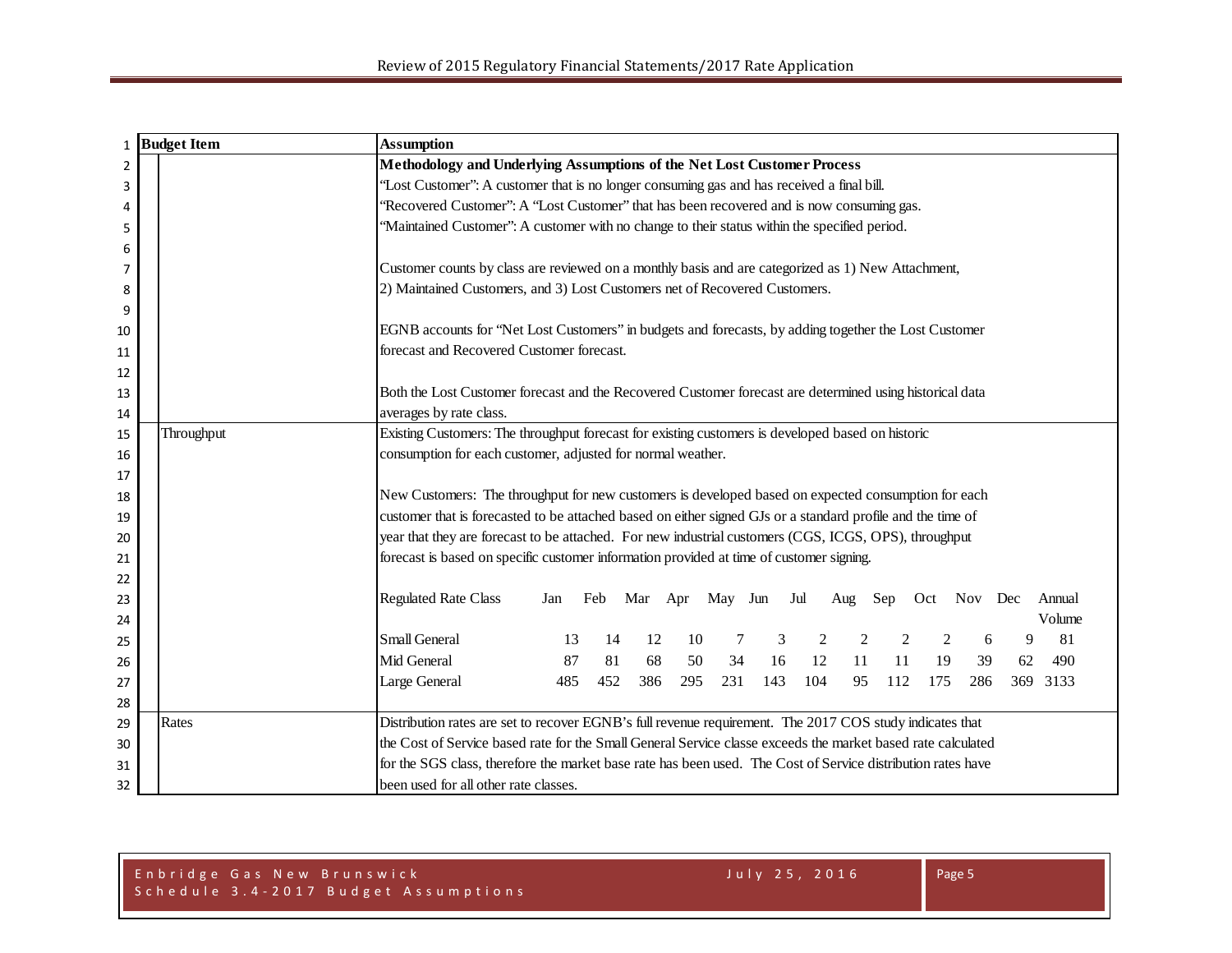|                          | <b>Budget Item</b>        |                             | <b>Assumption</b>                                                                                        |  |  |  |  |  |  |
|--------------------------|---------------------------|-----------------------------|----------------------------------------------------------------------------------------------------------|--|--|--|--|--|--|
| 2                        |                           | <b>Distribution Revenue</b> | Assumed throughput times assumed rates.                                                                  |  |  |  |  |  |  |
| 3                        |                           | <b>ABC</b> Revenue          | Number of ABC and AB customers plus capture of new additions based on historic data times existing rates |  |  |  |  |  |  |
| 4                        |                           |                             | with inflationary increase of 2.1%.                                                                      |  |  |  |  |  |  |
| 5                        |                           | Other Miscellaneous Revenue | 0.2% interest on Maritimes & Northeast Pipeline Firm Service Agreement security deposit                  |  |  |  |  |  |  |
| 6                        |                           |                             | Late payment penalties budgeted at \$303K same as 2016 Budget                                            |  |  |  |  |  |  |
|                          |                           |                             | Transactional services budgeted at \$36K same as 2016 Budget                                             |  |  |  |  |  |  |
| 8                        |                           |                             | Red Lock Fees budgeted at \$25K as per EUB decision on Matter 306                                        |  |  |  |  |  |  |
| 9                        |                           |                             | Single End User Franchisee Fees budgeted at \$400K same as 2016 Budget                                   |  |  |  |  |  |  |
| 10                       |                           | Allowance for Funds Used    | Based on 25% of CWIP eligible for allowance for funds used during construction ("AFUDC") times the       |  |  |  |  |  |  |
| 11                       | During Construction       |                             | weighted average cost of capital ("WACC")                                                                |  |  |  |  |  |  |
| 12                       |                           | Service and Inspection      |                                                                                                          |  |  |  |  |  |  |
| 13                       |                           | Revenue                     | Based on anticipated service work to be performed by EGNB.                                               |  |  |  |  |  |  |
| 14                       |                           | Cost of Goods Sold          | Service cost of goods sold ("COGS") based on the percentage of revenue from historic experience.         |  |  |  |  |  |  |
| Operating expenses<br>15 |                           |                             |                                                                                                          |  |  |  |  |  |  |
| 16                       | Operating and Maintenance |                             | Based on input by department managers for 2017.                                                          |  |  |  |  |  |  |
| 17                       |                           | <b>Expenses</b>             |                                                                                                          |  |  |  |  |  |  |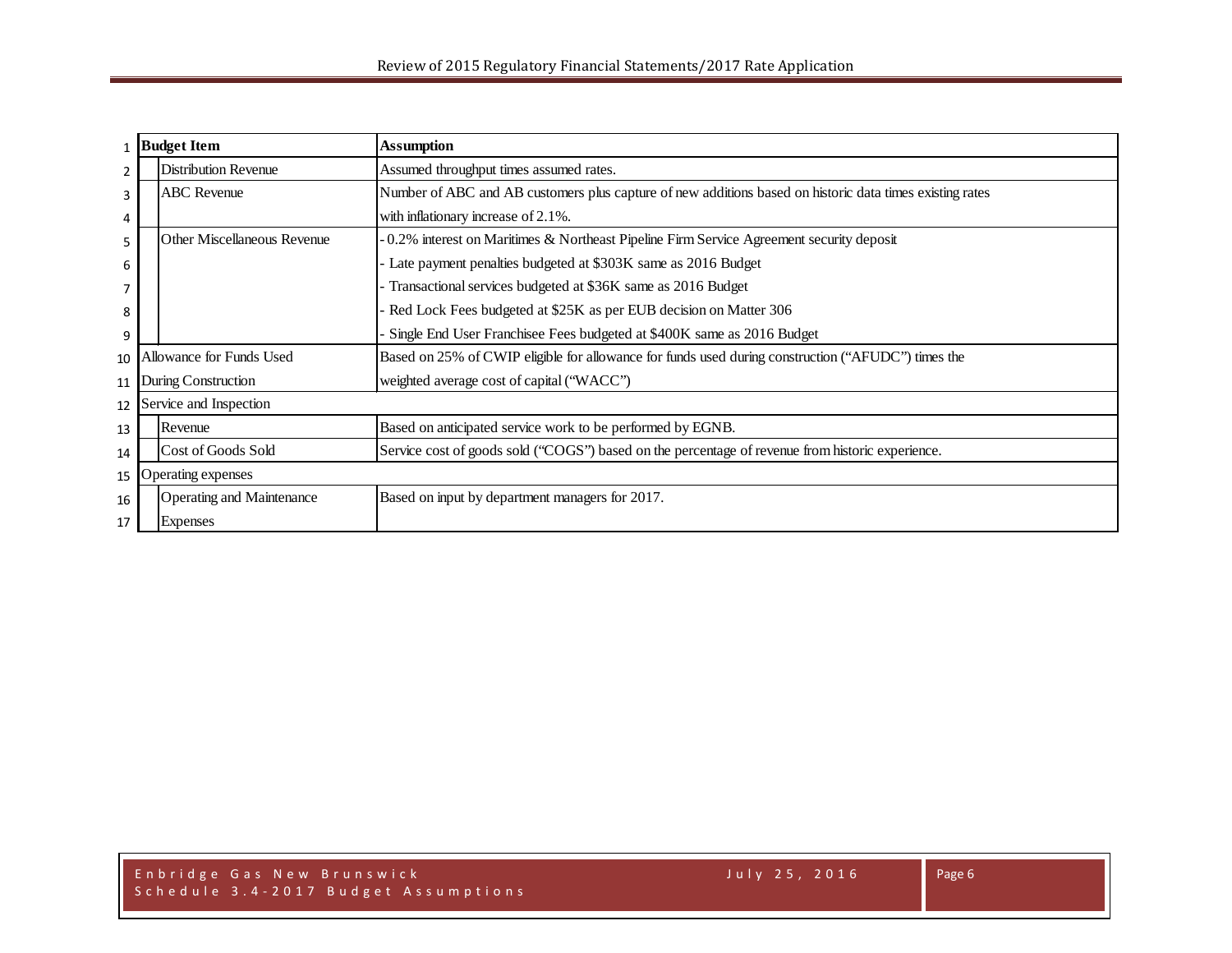| 1              | <b>Budget Item</b>        | <b>Assumption</b>                                                                                     |  |  |  |  |  |  |
|----------------|---------------------------|-------------------------------------------------------------------------------------------------------|--|--|--|--|--|--|
| $\overline{2}$ | Capitalized to Property,  | O&M budget capitalized based on the following percentage assumptions:                                 |  |  |  |  |  |  |
| $\overline{3}$ | Plant and Equipment       | 2017                                                                                                  |  |  |  |  |  |  |
| 4              |                           | Corporate management<br>23.1 %                                                                        |  |  |  |  |  |  |
| 5              |                           | Corporate administration<br>23.7 %                                                                    |  |  |  |  |  |  |
| 6              |                           | Financial reporting<br>23.7 %                                                                         |  |  |  |  |  |  |
| 7              |                           | Information technology<br>14.0 %                                                                      |  |  |  |  |  |  |
| 8              |                           | Regulatory<br>0.0 %                                                                                   |  |  |  |  |  |  |
| 9              |                           | Sales & Marketing                                                                                     |  |  |  |  |  |  |
| 10             |                           | <b>Sales</b><br>69.6 %                                                                                |  |  |  |  |  |  |
| 11             |                           | 87.6 %<br>Marketing (except below items)                                                              |  |  |  |  |  |  |
| 12             |                           | Marketing (Research)<br>25.0 %                                                                        |  |  |  |  |  |  |
| 13             |                           | Marketing (Sponsorships)<br>25.0 %                                                                    |  |  |  |  |  |  |
| 14             |                           | Incentives<br>100.0 %                                                                                 |  |  |  |  |  |  |
| 15             |                           | Communications<br>23.1 %                                                                              |  |  |  |  |  |  |
| 16             |                           | Distribution & maintenance                                                                            |  |  |  |  |  |  |
| 17             |                           | Const. & Maint.<br>9.9 %                                                                              |  |  |  |  |  |  |
| 18             |                           | Engineering QA<br>14.1 %                                                                              |  |  |  |  |  |  |
| 19             |                           | Planning & Tech.<br>37.6 %                                                                            |  |  |  |  |  |  |
| 20             |                           | Service<br>22.7 %                                                                                     |  |  |  |  |  |  |
| 21             |                           | Customer Experience                                                                                   |  |  |  |  |  |  |
| 22             |                           | <b>Customer Care</b><br>2.5 %                                                                         |  |  |  |  |  |  |
| 23             |                           | Logistics<br>23.5 %                                                                                   |  |  |  |  |  |  |
| 24             |                           | Work Mgmt. Center<br>34.6 %                                                                           |  |  |  |  |  |  |
| 25             |                           | 25.8 %<br>Human resources                                                                             |  |  |  |  |  |  |
| 26             |                           | 0.0 %<br>Gas transportation and related activities                                                    |  |  |  |  |  |  |
| 27             |                           |                                                                                                       |  |  |  |  |  |  |
| 28             |                           | In 2012, capitalization of industry development O&M expenses to Development O&M had been eliminated.  |  |  |  |  |  |  |
| 29             |                           | Incentives, previously capitalized to Development O&M, are now being capitalized to Property, Plant & |  |  |  |  |  |  |
| 30             |                           | Equipment. EGNB is budgeting \$100k for an incentive program in 2017.                                 |  |  |  |  |  |  |
| 31             | Bad debt expense          | 0.4% of yearly Distribution Revenue, Installation Revenue and Gas Sales Revenue.                      |  |  |  |  |  |  |
| 32             | Municipal and Other Taxes | Existing tax rates applied to existing tax base plus additions.                                       |  |  |  |  |  |  |